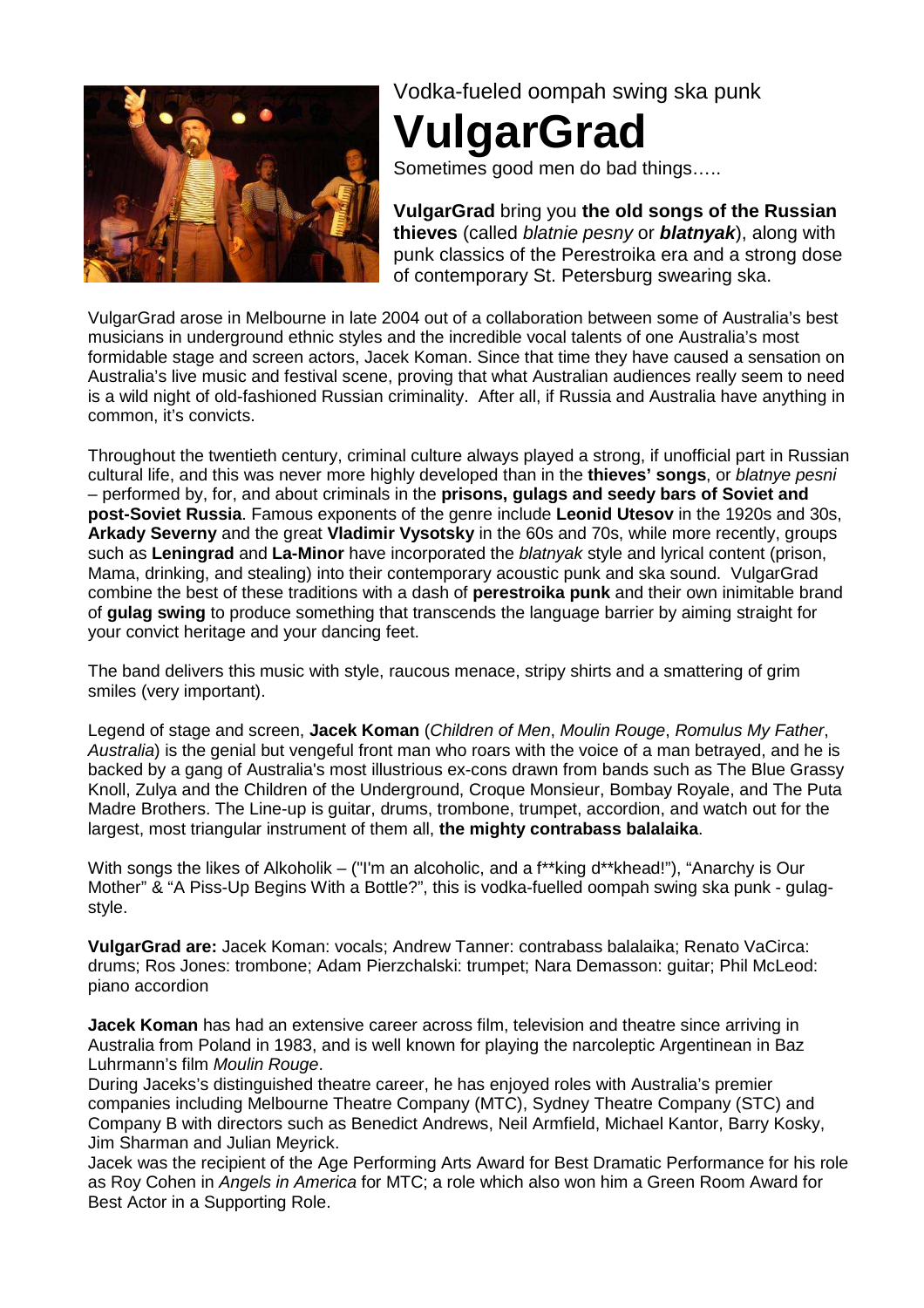Other film credits include Defiance, Australia, Romulus My Father, Children of Men, Floodhouse, Horseplay, The Sound of One Hand Clapping and Thank God He Met Lizzie and the 2009 Polish blockbuster, Kochaj i tancz.

Jacek is noted for numerous roles on many of Australia's most recognised and long running television series including Stingers, MDA, The Secret Life of Us and Wildside. His other television credits include the mini-series' Mary Bryant and Simone de Beauvoir's Babies for the ABC. Apart from singing "Tango Roxanne" as the narcoleptic Argentinean in Moulin Rouge and performing regularly with VulgarGrad, Jacek sang extensively in his roles as Peachum in Threepenny Opera and Azdac in Caucasian Chalk Circle (both Company B Belvoir St). He has also appeared on Theatre Songs (2003), a CD of works for theatre by Alan John, and on Polish act Blue Café's Demi Sec CD (2003).

**VulgarGrad have performed at leading venues and festivals around Australia**, including The Famous Spiegeltent, ACMI (The Tim Burton exhibition), The Corner Hotel, The Toff in Town, The Northcote Social Club, The Spanish Club, The East Brunswick Club, The Tote, The Gershwin Room at the Espy, the **Melbourne International Arts Festival, Port Fairy Folk Festival, The Queenscliff Music Festival, the St. Kilda Festival, Karavan! International Gypsy Music Festival**, and **Rainbow Serpent** (all Vic), **WOMADelaide, The Adelaide Fringe Festival, The Adelaide Cabaret Festival** (SA), **The Woodford Folk Festival, the Brisbane Cabaret Festival, the Queensland Music Festival**, The Tivoli (Qld), **The Northbridge Festival** (WA), **The Sydney Opera House Studio**, **The Sydney Festival**, The Gaelic Club, **the Mullumbimby Music Festival** and **The Great Escape Festival**, **Bellingen Global Carnival** (NSW). VulgarGrad have supported well-known international acts such as **Besh o Drom** (Hungary), **Gipsy.Cz** (Czech Republic) and **Orkestra Del Sol** (UK). They also accidentally performed to a large group of Russian policemen during the World Police and Fire Games in Adelaide, 2007, narrowly managing to escape being arrested. VulgarGrad were featured in the soundtrack for the Channel 9 drama series, **Underbelly** in 2008. They also appeared on ABC TV's **Spicks and Specks** in August 2008, performing during the end credits and in the "Look what they did to my song, ma" section. VulgarGrad performed on the first episode of ABC TV's Arts Nation (Feb, 2010) Their first CD, **Popular Street Songs of the Russian Underclass** was released in 2005, and their latest CD, **King of Crooks** (2009), is out now through Inertia.

More infos, music, videos @ www.vulgargrad.com